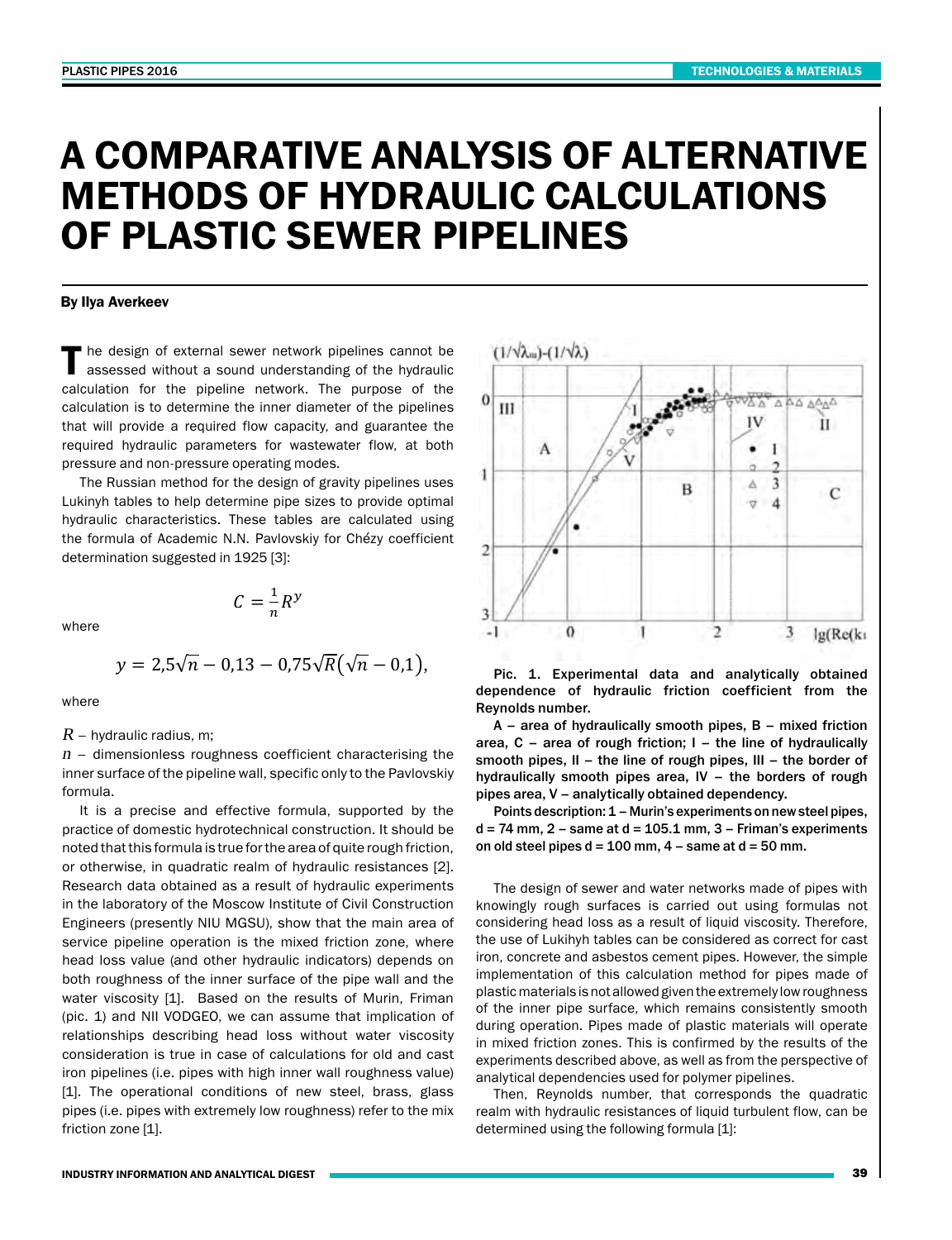$$
Re_{\kappa B} = \frac{500 \cdot 4R}{K}
$$

where actual Reynolds number:  $Re_{\phi} = \frac{V \cdot 4R}{v}$ 

where<sup>.</sup>

 $K_{\rm g}$  – equivalent roughness coefficient; we use 0,0136 mm (this value is obtained based on the series of experiments on the PE100 pipeline, outer diameter 110 mm on the special hydraulic stand in the lab of Vodosnabzhenie, NIU MGSU [4]);

 $V$  – average water flow velocity, m/s;

 $R$  – hydraulic radius, m;

 $V$  – kinematic water viscosity coefficient, m<sup>2</sup>/s.

Considering the ratio of  $Re_{\kappa}$  to  $Re_{\phi}$  and specifying such conditions of the pipeline operation where quadratic realm of hydraulic resistances will appear with significant probability.

Then we get:

$$
\frac{Re_{\kappa B}}{Re_{\phi}} = \frac{500 \cdot \nu}{K_{\text{s}} \cdot V}
$$

where:

 $V$  = 10 m/s – maximal velocitv in storm water sewer made of plastic pipes (for domestic sewage systems  $V = 8$  m/s) [6];

 $v = 0.475 \cdot 10^{-6}$  m<sup>2</sup>/s - kinematic water viscosity at 60°C (as a maximum acceptable temperature for external pipe networks made of plastic pipes [7]). It should be noted that it is recommended for domestic sewage  $v = 1.49 \cdot 10^{-6}$  m<sup>2</sup>/s [7].

Then we get:

$$
\frac{Re_{\text{KB}}}{Re_{\phi}} = \frac{500 \cdot \nu}{K_{\text{s}} \cdot V} = \frac{500 \cdot 0.475 \cdot 10^{-6}}{0.0000136 \cdot 10} = 1.75
$$
  
Therefore: 
$$
\frac{Re_{\text{KB}}}{Re_{\phi}} > 1
$$
 or otherwise:  $Re_{\text{KB}} > Re_{\text{GB}}$ 

The present inequality means that the actual operating mode of plastic pipelines (even in cases closest to the area of quite rough friction) will still be in the area of mixed friction. So we need to consider the influence of water viscosity on the hydraulic parameters of pipelines.

The German ATV-DVWK-A 110E standard (the source of extra information according to DIN EN 752, part 4, chapter 4, and, therefore part of the European standard) uses Kolbruk's formula [8] to determine the hydraulic resistance of a gravity disposal pipeline or channel:

$$
\frac{1}{\sqrt{\lambda}} = -2 \cdot \lg \left[ \frac{2.51}{Re \cdot \sqrt{\lambda}} + \frac{1}{3.71} \cdot \frac{k_3}{4R} \right]
$$

where  $\lambda$  – hydraulic resistance coefficient of the gravity pipeline (channel) with hydraulic radius equaling  $R$ .

It is also noted that only this equation has a practical significance for calculation for pipelines and water disposal channels [8].

The flow capacity of the gravity channel is determined using the following formula [8]:

$$
Q = A \cdot \left\{ -2 \cdot \lg \left[ \frac{2,51 \cdot v}{4R \sqrt{2g \cdot 4R \cdot J_E}} + \frac{k_3}{14,84 \cdot R} \right] \cdot \sqrt{2g \cdot d \cdot J_E} \right\}
$$

where:

 $A$  – flow section of disposal water, m<sup>2</sup>;

 $J_{\scriptscriptstyle E}$  – energy gradient, determined as relation of head loss (energy)  $h_{r}$ , m, on the friction in the pipeline to its length  $l$ , m [8]:

$$
J_E = \frac{h_f}{l}
$$

Kolbruk's formula is considered reliable and based on experimental data, including water viscosity and possibilities of pipelines operation in mixed friction.

However, in A.D. Altshul's works (based on the experimental data of Powel, Warwick and other scientists), it notes that the resistance of gravity pipes and canals in most cases, is completely different from the resistance of round pressure pipes with the same Reynolds number and roughness of the inner pipe wall. Consequently, Altshul insists it is not possible to use the formulae normally recommended for round pressure pipes, for calculations of movement in gravity pipelines and canals [1]. Also, in support of inaccuracy of the calculations for gravity pipes and canals using formulae for pressure pipes. Altshul brings comparison of dependancies to determine Chézy coefficient, derived:

- from recalculations using Kolbruk's formula [1]:

$$
C = 17.72 \cdot \lg \frac{R}{\varepsilon_1 + \frac{0.223 \cdot \nu}{\sqrt{gRi}}}
$$

- using generalised formula for hydraulic calculations for open canals and non-pressure pipes, which would consider the influence of inner pipe wall (canal) roughness and liquid viscosity as well as turbulent flow in the pipe (canal) as a whole unit (without segregation for turbulent core and laminar sub-layer) [1]:

$$
C = 20 \cdot \lg \frac{R}{\varepsilon + \frac{0.385 \cdot \nu}{\sqrt{gRi}}}
$$

where  $\varepsilon$  and  $\varepsilon$ <sub>1</sub> – specific linear roughness, m. Where  $\varepsilon$  is linked with average height of roughness peaks k, and  $\varepsilon$  is linked with the coefficient equal equigranular roughness  $k_{\circ}$ .

Altshul notes that both formulae have similar structures, but the formula derived from the recalculation of the formula for pressure pipes (Kolbruk's formula) has other values of constants which will lead to inaccuracies in calculations [1].

Therefore, it could be concluded that calculation according to the ATV-DVWK-A 110E standard for drainage water pipelines and canals will have insufficient accuracy due to its primary orientation of the formulae for pressure water flow in round pipes.

Dobromyslov's approach to determining the hydraulic parameters of gravity water drainage pipe differs from the abovementioned methods. In his analysis of behaviour of steady set water flow in gravity drainage pipelines, Dobromyslov (based on the Pavlovskiy and Darcy-Weisbach formulae) obtains velocity distribution in a cross-section of non-pressure flow for all areas of turbulent water flow including areas of mixed friction